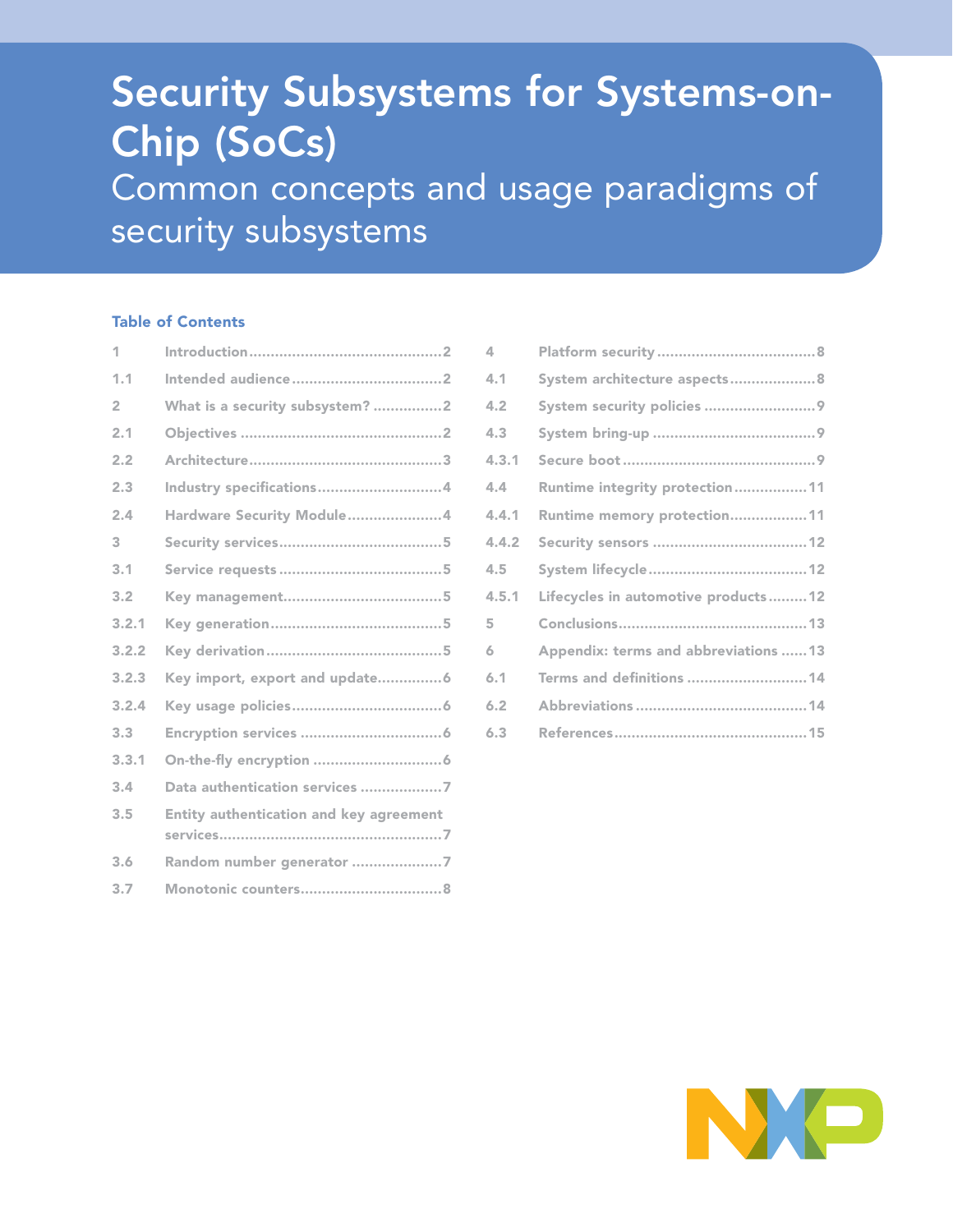## 1 INTRODUCTION

Just about every new device and electronics system entering the market is in one way or another connected to its environment, and often directly or indirectly, to the internet. A complex building control system, for example, may contain many smaller sensor nodes that send data through a wireless connection to a local gateway or through the gateway's internet connection to a backend system. In another example, a connected vehicle, edge nodes provide a range of functions, from seat adjustments to engine control. Each node is interconnected using an in-vehicle network. The network connects to a backend server through a cellular modem, which may also be connected to the vehicle's network gateway. A similar architecture also exists for industrial automation and control systems (IACS).

These modern systems are susceptible to cyberattacks, which increase the importance of mandatory security requirements for many of the integrated circuits (ICs) used in these systems. There are several ways to implement protection, or countermeasures, against cyberattacks. One solution becoming more common is the integration of security subsystems into ICs. This solution can help enforce security policies on the IC itself (i.e, platform security). It also protects assets, including code (software), data, and cryptographic keys when when at rest (stored), in use, or in transit (e.g. processed, communicated).

This paper describes common concepts and usage paradigms of security subsystems that are integrated into and are part of a larger microcontroller or system-on-chip (SoC) device. It should be noted that individual implementations may deviate from the descriptions featured here due to the specific needs of an intended IC application.

## 1.1 Intended audience

The intended audiences for this whitepaper are hardware and software architects and design and support engineers who need to understand security subsystems. This whitepaper also provides a good introduction for non-engineers who want to learn more.

The concepts of a security subsystem outlined in this whitepaper are described from a user's perspective. This paper intentionally does not give technical implementation details of the inner workings of security subsystems but instead describes its concepts and usage paradigms. This paper describes the common elements and features of modern security subsystems.

## 2 What is a security subsystem?

A security subsystem is a dedicated subsystem within an IC (i.e., microcontroller or SoC). Several terms refer to such subsystems, including integrated (or on-chip) security subsystems. In the automotive market, they are often referenced as the secure hardware extension (SHE) module or the hardware security module (HSM).

As part of a larger system, a security subsystem provides services to applications and manages and protects cryptographic assets. Due to its integration into the IC system, the security subsystem also provides a way to guard the platform integrity for the entire IC. While security companion ICS (e.g., TPMs, secure elements) may also implement many concepts described in this paper, platform integrity is a state that generally cannot be reached through external (slave) components.

## 2.1 Objectives

The primary objectives for security subsystems are to:

- Provide security services to the application, and support securing application code and data in transit and at rest
- Provide platform security and protect platform integrity as well as the confidentiality and availability of critical assets where needed; these functions includes controlling the application environment in various ways (e.g., secure boot) and enforcing security policies
- Protect cryptographic keys from software attacks by moving the control over critical assets (in particular, cryptographic keys) from the application domain into a separate domain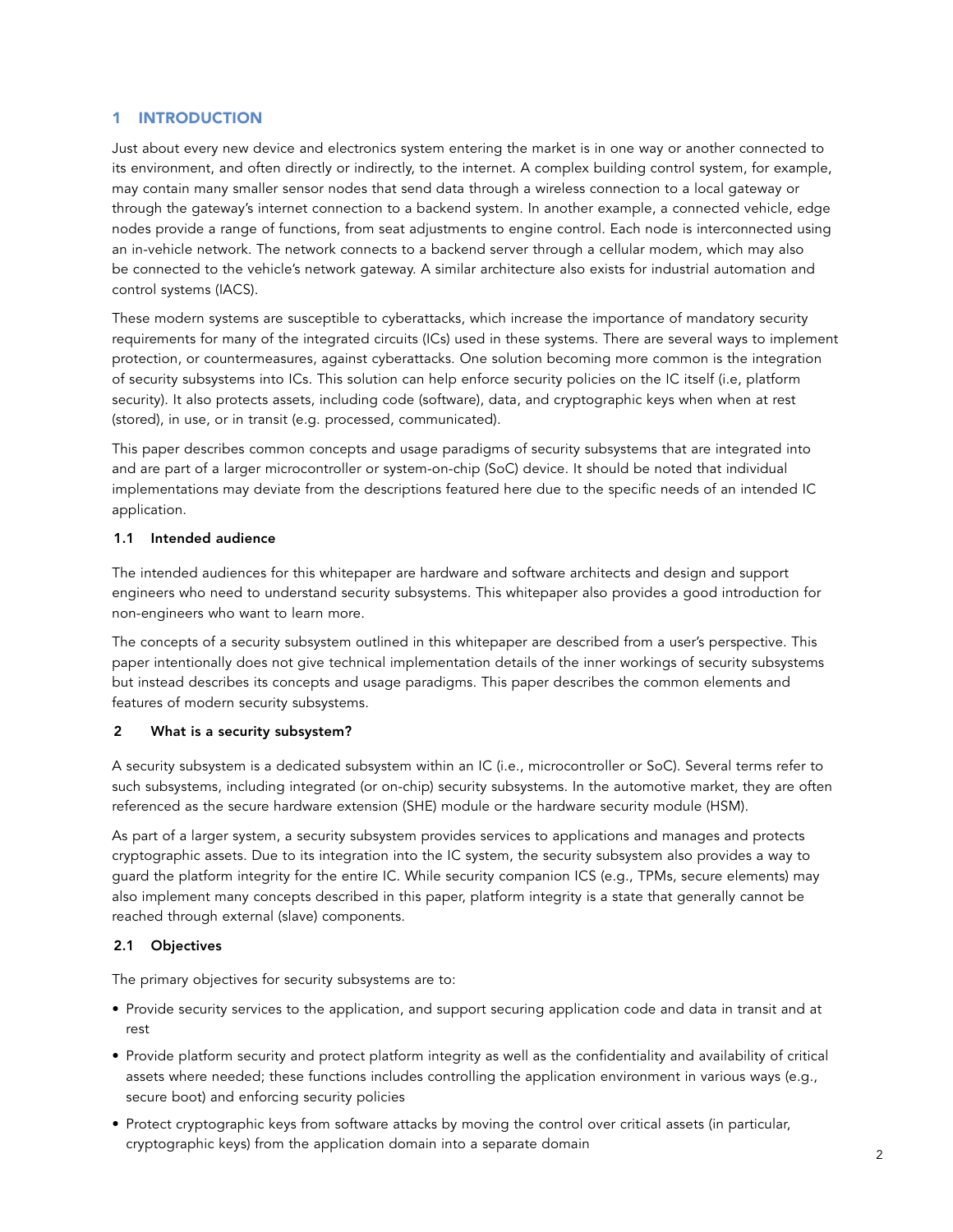The exact definition of the functions a security subsystem provides depends on the application and system. It could provide security services, platform security or some other security feature.

## 2.2 Architecture

A microprocessor system with a security subsystem splits into two domains: the application domain and the security subsystem domain. The application domain consists of an environment that provides common resources, such as one or more application processors, RAM, flash, and peripherals. The security subsystem domain hosts or controls security-related assets and services.



Figure 1: Logical view of security subsystem domain and application domain

The security subsystem is embedded into an IC/SoC and equipped with controls and privileged access to system resources. During system power-on, the security subsystem is one of the first entities to be initialized. During the next steps of system initialization, it assumes the vital role of secure system bring-up.



Figure 2: Simplified example of a security subsystem integrated into an IC

For simplicity, the security subsystem is sketched here as a single (monolithic) entity. In practice, the subsystem may have a more distributed (physical) architecture. This architecture consists of several interconnected modules distributed across the IC architecture.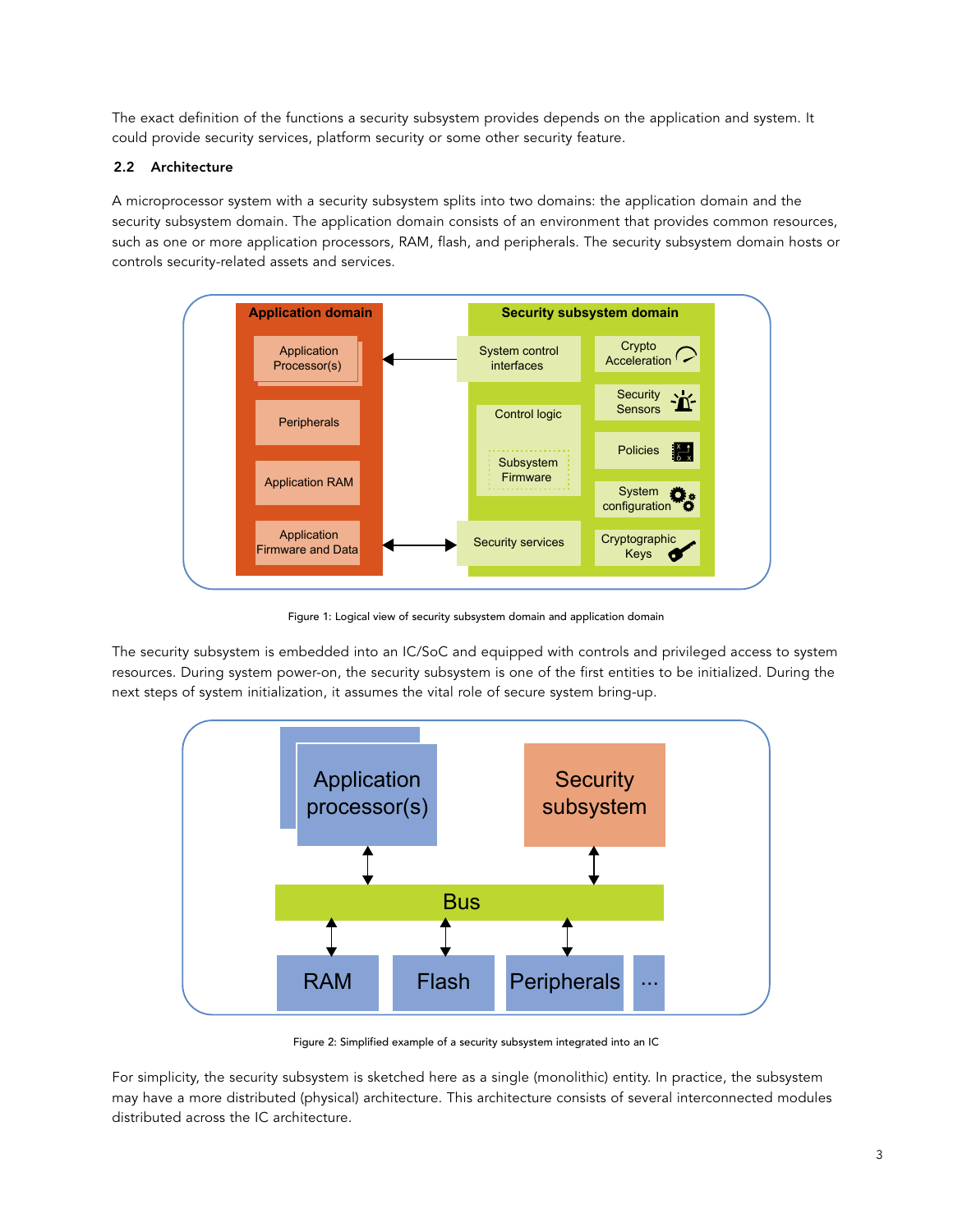## 2.3 Industry specifications

During the last decade, integrated security subsystems have gained increased popularity and have become a mandatory requirement in some markets and applications.

The automotive market provides a good example for increasingly popular integrated security subsystems. In 2008, the SHE specification [1] introduced the concept of a configurable security subsystem for automotive microcontrollers. Within two years, the e-Safety Vehicle intrusion Protected Application's (EVITA's) HSM specification extended this concept into a programmable subsystem in three flavors (full, medium, and light), to address a broader range of use cases. SHE and EVITA have been instrumental in introducing the concept of on-chip security subsystems, including associated usage paradigms such as key usage policies and secure boot, to a broader automotive audience. Since the introduction of the specifications, there has been limited discussion on the need for such subsystems because nearly every customer requirement specification today includes an item on SHE and EVITA compatibility. However, neither specification has been maintained or updated, while automotive systems and applications and the associated security requirements have evolved. Nowadays, vehicle manufacturers are therefore creating their technical specifications, usually based on SHE and EVITA, and are including select aspects of other specifications such as FIPS 140-2  $[2]$ , and SAE J3101 $[3]$ .

Security subsystems are not specific to automotive. In 2013, Microsoft introduced a security subsystem in the Xbox One's system-on-chip (SoC) that featured a processing core, cryptographic engines, a random number generator, and dedicated memories. This subsystem provides security services to and enforces security policies on the SoC. More recently, Microsoft is marketing a derivative, called Pluton, an IoT security subsystem for Azure Sphere<sup>[4]</sup>.

In the mobile phone markets, the two prevailing operating systems Android and iOS include support for hardware-backed key storage, yet the concept of using (or concealing) cryptographic keys through services is missing. Within the Android ecosystem, there exist further recommendations and reference flows to enable a hardware-supported verified boot process as well as security services implemented in a TEE environment.

Another example is the Arm® platform security architecture (PSA) concept, announced in 2017, which proposes a similar architecture for IoT applications. Here, the basic idea is to secure assets by separating them from the application firmware and hardware as well. This security is achieved by introducing a secure processing environment (SPE) for the sensitive assets and the code that manages them. The SPE is isolated from the nonsecure processing environment (NSPE), in which the main application and communication firmware executes. The way this split is implemented is different from the SHE-defined process as it permits a logical rather than a physical split.

## 2.4 Hardware Security Module

Security subsystems as described in this whitepaper are sometimes also referred to as (integrated) hardware security modules (HSMs), which is particularly true for the automotive industry due to the EVITA HSM specification. However, the term hardware security module is used differently in other markets and applications, where it may also refer to different solutions including:

- a dedicated tamper-proof physical computing device for mission-critical infrastructure (e.g., PKI)
- a compute module (e.g., an extension card) inside a computer system
- a software implementation (software HSM)
- a stand-alone security coprocessor (e.g., secure element or TPM)
- a subsystem within an IC

To avoid confusion, we refrain from using HSM in the remainder of this whitepaper. The focus of this paper is set on security subsystems (last definition from the above list), which we define as central or distributed security subsystem integrated within a larger IC.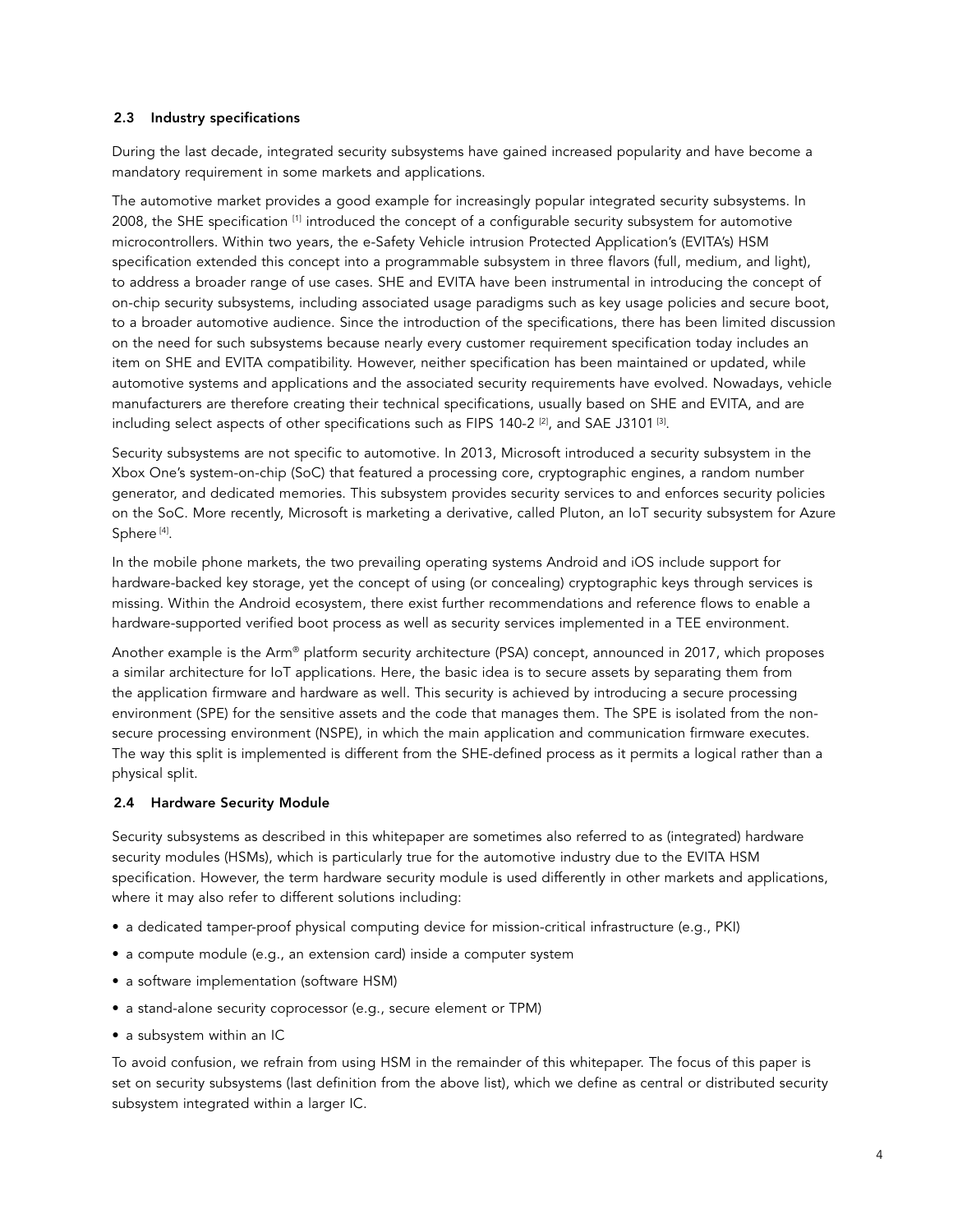## 3 Security services

A security subsystem provides security services to the application, to support it in tasks such as encrypting or decrypting chunks of data, verifying the authenticity and integrity of received messages, and associated key management.

A security subsystem also protects confidential keys from disclosure to the application and from an adversary controlling the application. In general, keys reside within the security subsystem and are referenced through an identifier when the application wants to make use of a security service; the keys themselves are not exposed to the application.

Furthermore, access to the security subsystem's services is typically restricted to authenticated applications only (i.e., code that passed secure boot). See section 4.3.1.

## 3.1 Service requests

To use the security subsystem's services, an application issues a service request. The security subsystem may serve such a request immediately or at a later time. Service requests that cannot be answered immediately are handled as service jobs with the security subsystem. Modern security subsystems can handle multiple service jobs at once.

A service request typically contains information such as source and destination memory pointers and reference to the key that is to be used. Cryptographic keys stored in the security subsystem are referenced through a unique key identifier.

## 3.2 Key management

The security subsystem manages cryptographic keys and protects their integrity and confidentiality. Cryptographic keys are stored separately from applications in a dedicated memory region, which is either physically protected from access through the application or protected through cryptographic means, e.g., an encrypted region within shared non-volatile memory.

A security subsystem can securely handle and protect cryptographic keys of various types, i.e., keys that are used in symmetric, as well as in asymmetric schemes. All cryptographic keys are organized in slots and, as stated above, addressed through a unique reference; namely, a key (slot) identifier. Some implementations of security subsystems allow the organization of keys into groups and subgroups.

## 3.2.1 Key generation

A security subsystem allows the (internal) generation of cryptographic keys. To mitigate the risk of key exposure, keys may be generated within a security subsystem and thus always remain within control boundaries of the security subsystem.

Internal key generation may constitute an alternative to key injection, e.g., in situations in which the device is already deployed (in use) or the production environment cannot be trusted to protect the confidentiality of a cryptographic key.

## 3.2.2 Key derivation

A security subsystem typically also supports key derivation, which is a fundamental concept to limit the exposure of a secret key during use. In a key derivation process, a secret (long-term) key along with one or more additional parameters is input to a key derivation function. Additional parameters for key derivation are typically a composition of static and randomly selected inputs, e.g., a static subject string concatenated with a random nonce value.

Key derivation is a common technique used in communication protocols such as TLS. In TLS 1.3, for example, long-term keys of two communicating entities and session-related information are combined in a key schedule to derive a number of ephemeral keys. After a successful handshake among the two communication partners, these keys are used to protect the confidentiality and authenticity of record (payload) data.

As with all cryptographic primitives, a security subsystem should only implement standardized and proven algorithms for key derivation.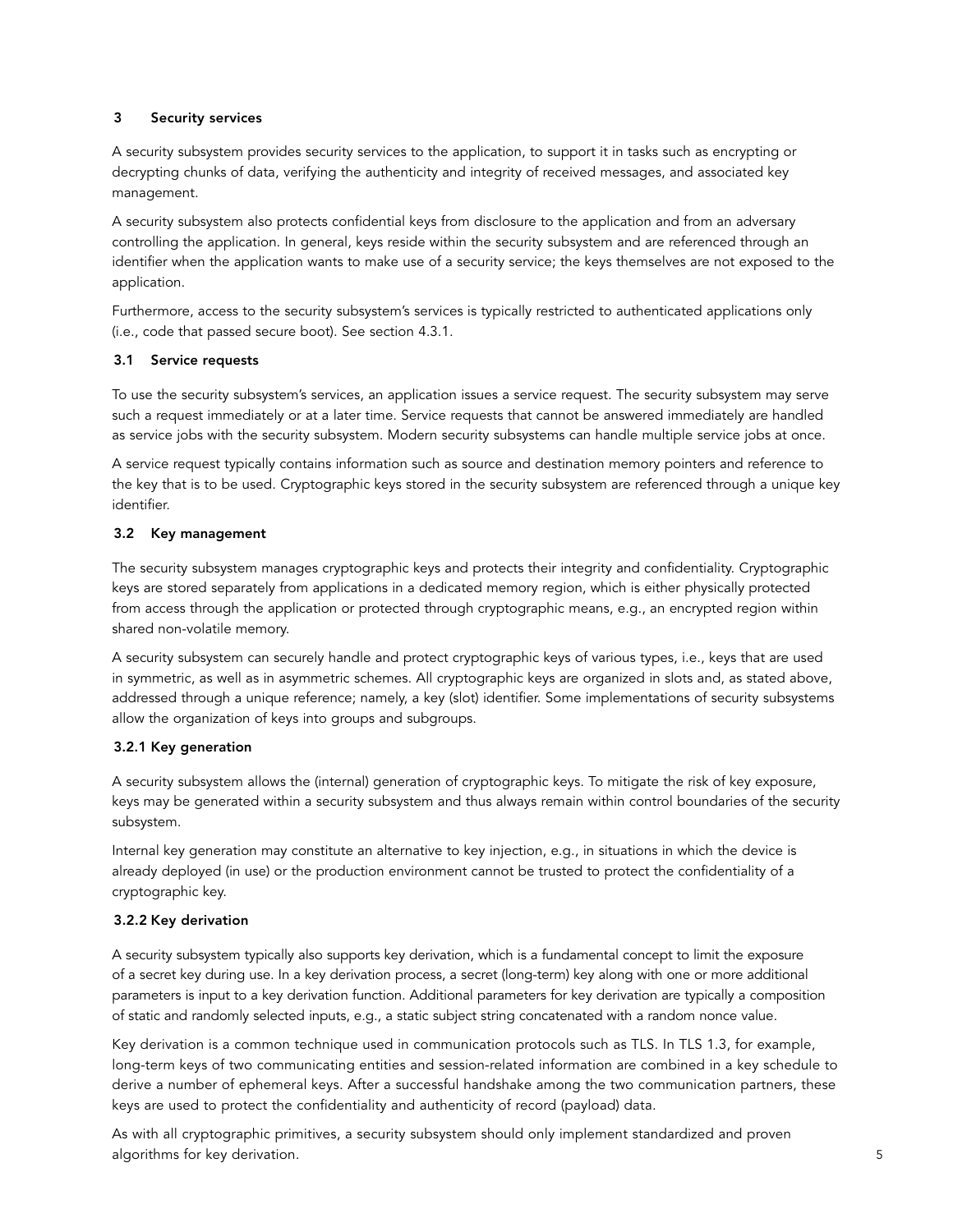## 3.2.3 Key import, export and update

As an alternative to local key generation, a security subsystem typically also allows the import and update operations on cryptographic keys to support use cases in which the keys are generated elsewhere (e.g., in a PKI) and securely transferred to the subsystem.

An import operation of a cryptographic key into an unpopulated key slot is typically permitted during some stages of a device's lifecycle (see section 4.4) only. Furthermore, to prevent unauthorized use of the update mechanism, a key update operation typically requires proof of knowledge of either the to-be-updated key in the target key slot or of a cryptographic key associated with the update procedure.

A key export operation is conducted if cryptographic keys are to be exported from the security subsystem. Export of (secret) keys shall only be permitted in protected (e.g., encrypted and authenticated) format, and not in unprotected (e.g., plain text) format, as that would defeat the key protection offered by the subsystem.

## 3.2.4 Key usage policies

Each cryptographic key has attributes (key flags) assigned to it, which are used to define its key usage policy. Based on the setting of key attributes, a security subsystem may permit or deny usage of security service with a given key. Thus, key attributes are a way to define and enforce usage restrictions on cryptographic keys. The owner of the respective key, e.g., the IC manufacturer (for platform-related keys) or the user of the subsystem (for customer keys) defines key attributes.

For example, a symmetric firmware authentication key stored in the subsystem can be restricted to be used for verification only, but not for the generation of authentication tags. This way, the key cannot be misused to sign and execute a manipulated firmware image, e.g., by malicious (compromised) application code running on the IC containing the subsystem.

Also, key import, update and export capabilities (see the previous section) are typically restricted by policy. The reason for this is that a subsystem typically needs to support a wide variety of use cases and users. Such policy allows users that don't need key export capabilities to restrict (disable) all export capabilities on secret keys, whereas other users that need these capabilities, can leave it enabled.

## 3.3 Encryption services

Encryption services can be used by the application to protect the confidentiality of application data. A typical example is the protection of data transferred over (unprotected and/or untrusted) communication channels.

Security subsystems generally support encryption and decryption using various cipher modes and schemes, based on symmetric and asymmetric ciphers. Examples include AES-CBC, AES-CCM, RSA and ECIES. Encryption operations can be triggered explicitly, e.g., through security services, or implicitly, through on-the-fly encryption services (where available).

## 3.3.1 On-the-fly encryption

An on-the-fly encryption service performs encryption or decryption operations without an explicit request from the application, but rather on-demand, when the application reads or writes specific memories or regions therein. Keys used with on-the-fly encryption services are managed by the security subsystem, similar to other cryptographic services. On-the-fly encryption services may be configured during system runtime, or once in an IC system's lifetime as part of the system's persistent configuration.

Where available, on-the-fly encryption services allow applications to access memories (e.g., RAM or flash) in a transparent manner. This access means that an application can perform read or write operations on the memory without explicitly performing encryption or decryption operations. Rather, the application addresses the memory contents like any other (non-encrypted) memory. This technique may, for example, be employed for firmware encryption.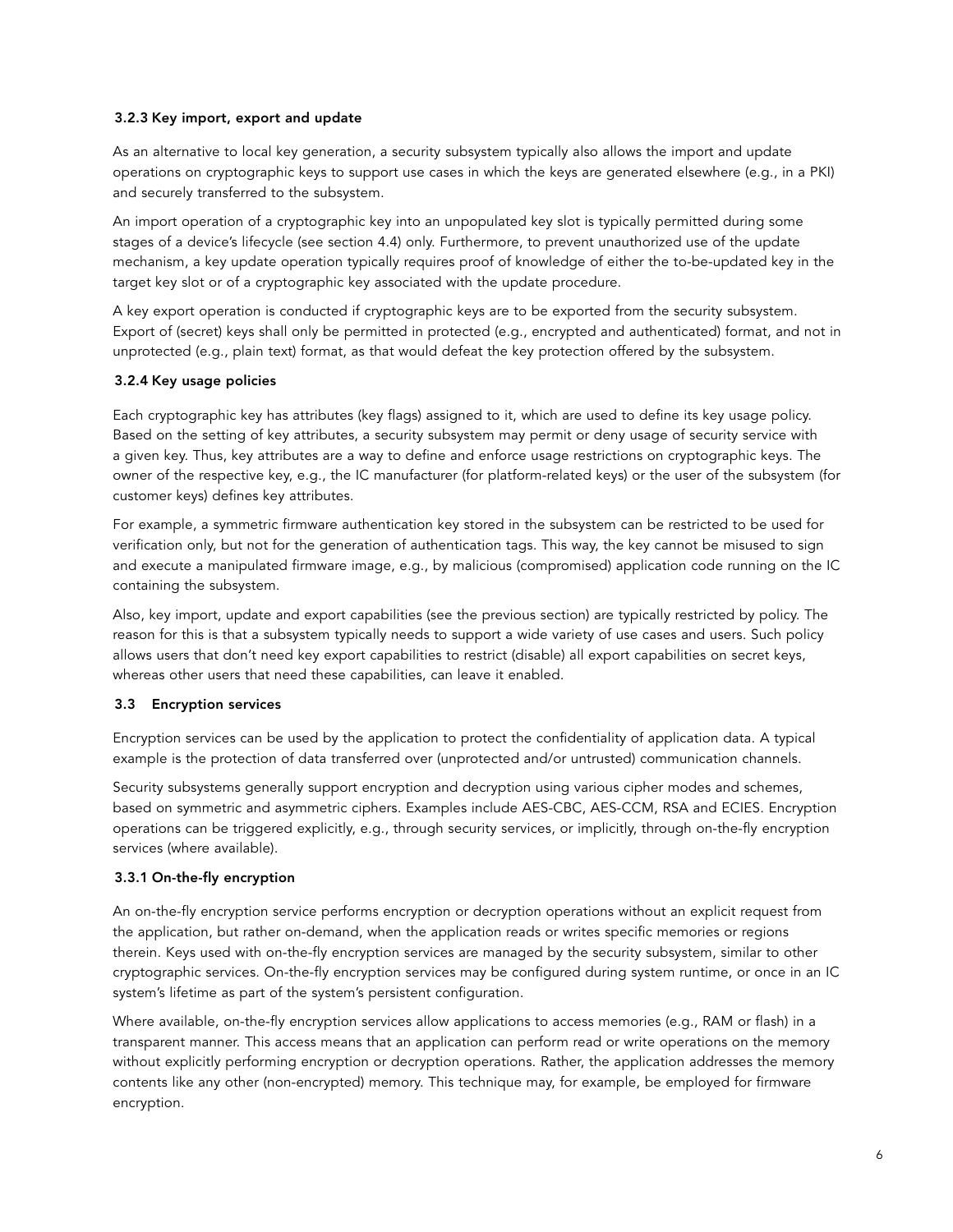## 3.4 Data authentication services

Data authentication services can be used by the application(s) to protect and/or verify the authenticity and integrity of code and data, by generating or verifying MAC tags or digital signatures. Signing and verification services may be used in various applications such as network communication or firmware verification.

In the case of a symmetric scheme (such as a MAC), the secret key must be known to the verification service inside the security subsystem. However, the key's usage policy may restrict its use to verification only. In such cases, the application is unable to forge a valid MAC tag for an arbitrary message (see also section 3.2.4).

## 3.5 Entity authentication and key agreement services

Entity authentication describes the process of authentication among different entities. In its simplest form, one entity (the prover) provides proof of knowledge of secret value to another entity (the verifier), e.g., by supplying a password. More sophisticated and adequate forms of entity authentication protocols provide mutual authentication with zero-knowledge proofs.

If an application demands secure communication after initial authentication, protocols that implement authentication with key agreement are the preferred choice. Popular examples of such protocols include the handshake protocols of TLS, IKE(v2) as well as various EAP methods.

To perform authentication, either a shared secret or a public/private keypair is required. Security subsystems may be utilized to store such information as part of their key storage database. To support a specific protocol implementation however, additional support from the security subsystem is needed in order to retain secret information within the control of the security subsystem. A security subsystem may implement entity authentication and key agreement as part of a larger protocol support service, such as a TLS or IPsec support stack, or a subset thereof, e.g., as (separate) key derivation and message authentication services.

#### 3.6 Random number generator

Security subsystems typically provide services for random number generation. Through such services, an application may obtain high-entropy random numbers from a hardware entropy source. Random numbers are also used by the security subsystem itself, e.g., for the signature generation or when cryptographic keys are generated by the security subsystem.

Security subsystems typically offer two types of random number generators: a true random number generator (TRNG) and pseudorandom number generator (PRNG). A true random number generator is comprised of one or more high-quality entropy sources. A pseudorandom number generator is a deterministic algorithm that produces a limited sequence output based on an input or local state (seed).

Entropy sources used in a TRNG are intrinsically slow and do not always meet an application's requirements. Therefore, the TRNG's output is used to extend an entropy pool. The contents of the entropy pool are used as a seed to a PRNG, which is much faster than a TRNG, and the PRNG's output is made available to an application.

Due to its deterministic nature, a PRNG produces the same result when seeded with a static input. To overcome this limitation, the entropy pool is iterated (and every now and then extended with further data produced by the TRNG) whenever an application obtains data through the PRNG.



Figure 3: Interaction between TRNG and PRNG functions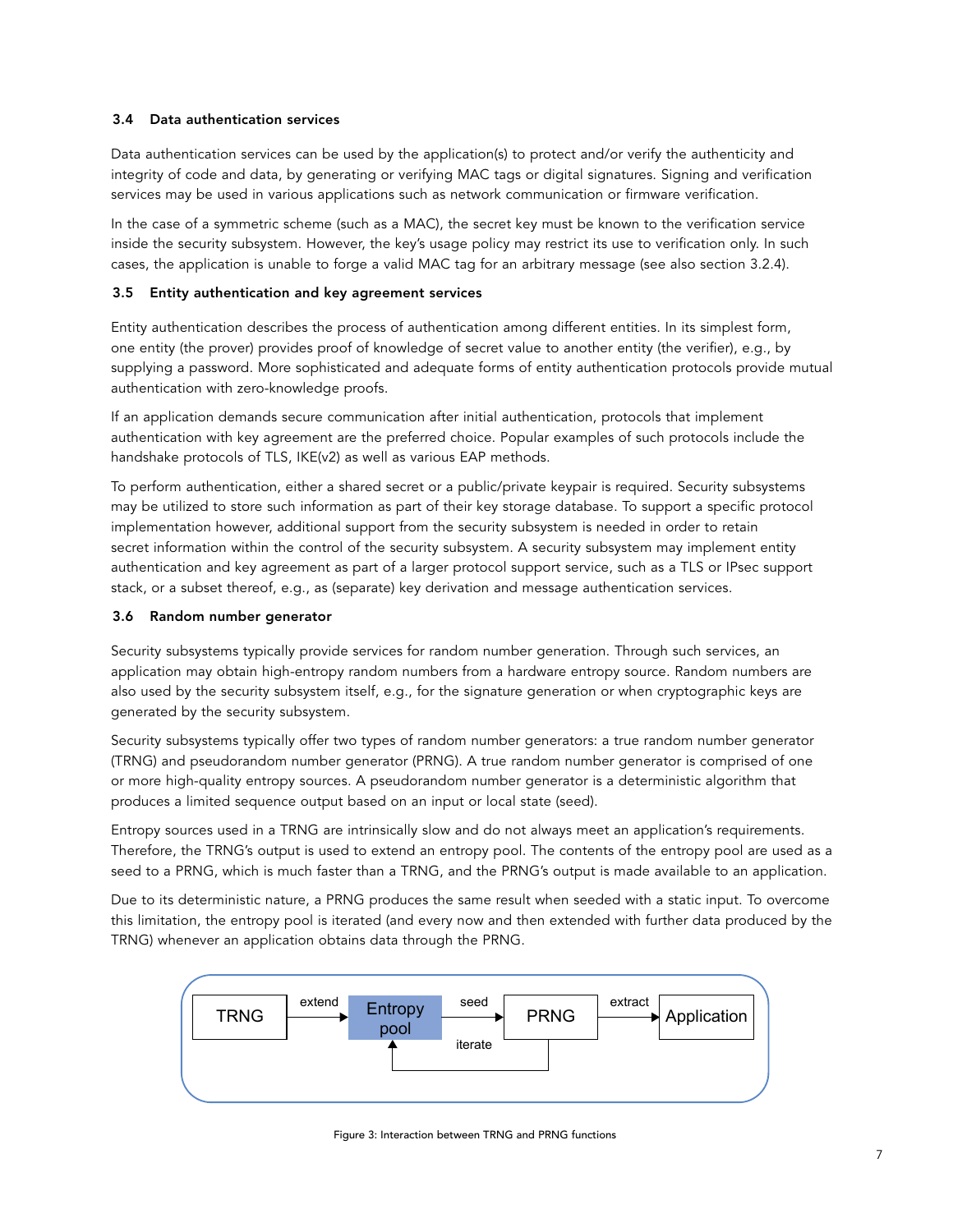Extension of the entropy pool and iteration usually happen asynchronously so that an application may make high bandwidth use of the PRNG without waiting for the next TRNG result.

As part of a random number generator implementation, tests to assess the quality of the entropy may be implemented. Such tests (for example, as defined in BSI AIS-31 [5]) are either offline or online tests, meaning the quality of entropy is tested during runtime or offline. Testing and pooling of entropy data inside the context of a security subsystem not only offloads the task, but also helps to obtain reliable and fast sourcing of entropy data.

## 3.7 Monotonic counters

Security subsystems can also provide monotonic counters. This allows the application to access a trusted state value implemented in the security subsystems. Monotonic counters are useful in various applications, e.g., for logging, freshness assurance, in communication protocols and rollback protection.

Monotonic counter service is a service that protects the state of a counter. Monotonic counters can, as their name implies, not be reset or decremented, but may only be incremented by one (or more).

## 4 Platform security

Next to providing security services to the application, a security subsystem typically also provides platform security to protect the integrity and availability of critical assets, and their confidentiality, where needed. These assets can be parts of the hardware implementation, as well as code or secrets stored therein. To warrant platform integrity, a security subsystem requires control over parts of the IC architecture and may implement validation mechanisms, such as secure boot (see section 4.3), hardware-enforced isolation and runtime monitoring services (see section 4.4).

## 4.1 System architecture aspects

A security subsystem must be able to monitor, validate and control the application and its environment to enforce relevant security policies (see 4.2). The security subsystem may, for example, reset the application processor or pause its operation. Violations of the system security policy are typically sanctioned by putting the system into a secure state (reset) and/or restricting access to security services and associated assets. Depending on the criticality of a security policy violation and system policy, security reactions may also result in other actions, such as notifications (e.g., through an interrupt) to an application.

To warrant platform security and to enforce security policies on a larger IC system, the security subsystem requires permanent or temporary control over resources. There are various ways to achieve this control: through configuration during system initialization, resource isolation, specific control channels to an ICs subsystem and many other means. Implementations of IC systems with embedded security subsystem typically employ a selection of various methodologies that are tailored to the system and application needs of a specific IC design.

In order to operate independently and in complete isolation from application domains, the security subsystem requires exclusive access to its own resources and isolation from other components of the IC system. Communication between the security subsystem and its environment happens through well-defined interfaces, such as service interfaces described in section 3.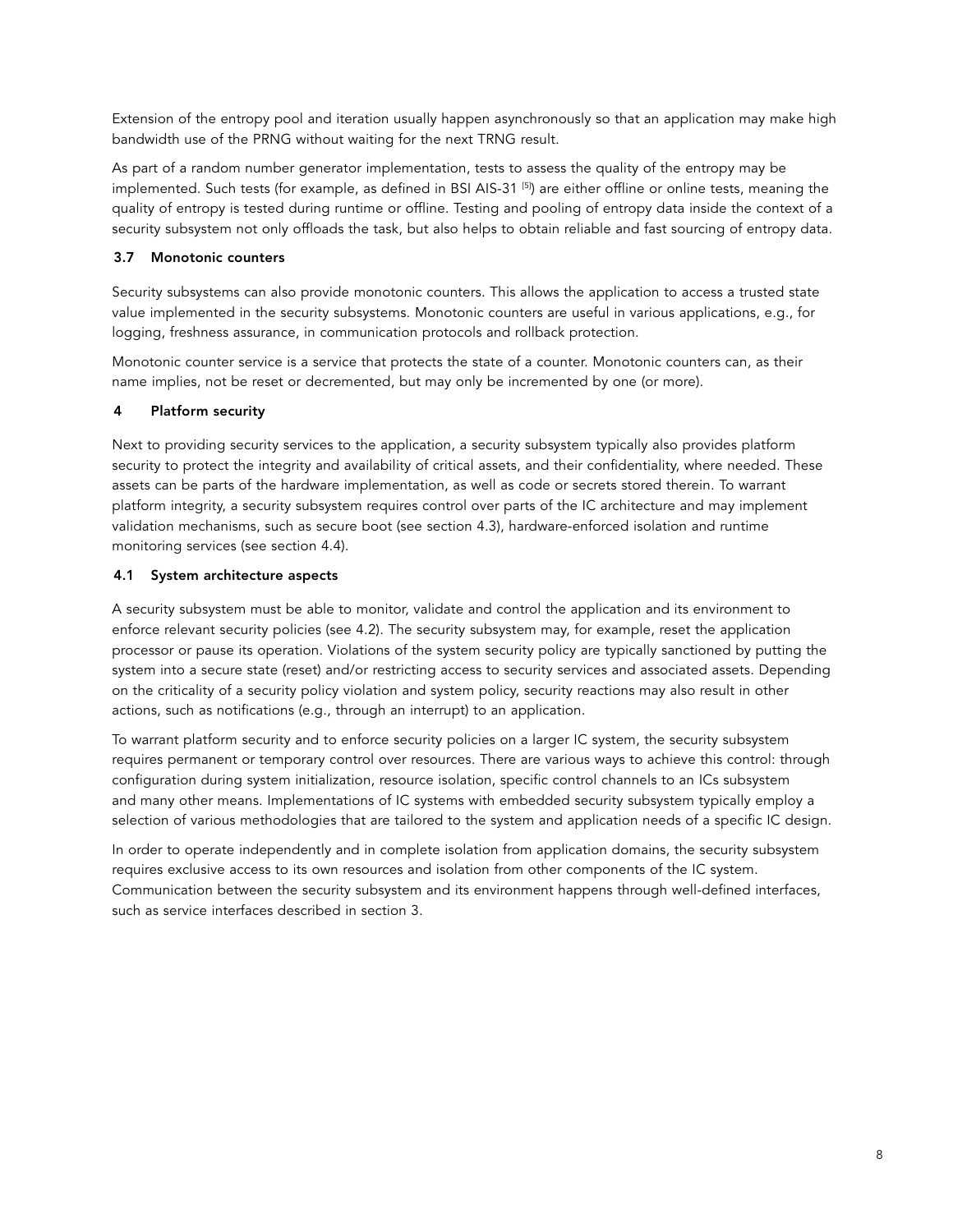## 4.2 System security policies

System security policies describe system behavior, usage conditions and usage restrictions. Security policies are configured as part of a device provisioning process, as part of an update procedure or at runtime (e.g., during initialization).

The system security policy is usually comprised of multiple configuration options that affect peripherals, subsystems or an entire IC. Here are some examples:

- Debug access: Configuration options to describe access modalities for debug functionality
- Secure boot: Configuration of secure boot features of the system, e.g., to define sanctions and system behavior in case of secure boot failure
- System memories: Configuration to manage the partitioning of, and access to, memories
- Firmware protection: Options for firmware readout protection on devices with internal flash, or options for firmware encryption for devices using an external flash
- Access to security services: Options to restrict access to the security subsystem's services, e.g., the option to enforce a rule that only authenticated applications (i.e., code that passed secure boot) can access those services and to protect access by adversarial code.

The above list is by no means exhaustive. There are many more options available that are specific to a particular IC system.

System configuration is typically also tied to the system's state and lifecycle configuration. Depending on the system implementation, some restrictions are automatically applied during certain lifecycles. Lifecycle configuration may as well restrict further re-configuration of the system. For example, when the device is put into an in-field lifecycle, it may not permit further reconfiguration of some or all options.

It should be noted that general-purpose devices such as microprocessors allow manifold options for platform configuration. For example, security functionality may require explicit enablement, or device debug functionality may need to be disabled through configuration. IC system configuration options should therefore be selected wisely, not to allow unintended side effects.

## 4.3 System bring-up

Similar to software applications, hardware units in IC systems also require some form of initialization. There are peripheral components to configure, memory controllers to set up and many other application-specific subsystems to initialize before software applications may even start executing on a complex IC system.

As part of such an initialization process, a security subsystem may validate platform integrity and perform necessary actions to securely initialize an IC system, e.g., by configuring memory barriers. The validation process can be extended to also verify the integrity and authenticity of firmware, the latter commonly being referred to as secure boot (see the next section).

#### 4.3.1 Secure boot

A major milestone to achieve protection of an application is secure boot. In a secure boot process, the authenticity of the application firmware is verified through cryptographic validation. Only if the verification confirms the authenticity of the application firmware, the security subsystem permits access to its services and allows the application to execute on the application processor(s). In case the verification fails, the security subsystem may reset the system or apply other sanctions.

The term secure boot originates from the PC industry. In other markets and industries, different terminology may be used, including verified boot, measured boot and authenticated boot, to more specifically indicate that the code's authenticity and integrity is verified during boot. Also, the term secure boot may be used to imply sometimes that the confidentiality of the code is (also) protected. In this whitepaper, we limit the scope of secure boot to the verification of authenticity and integrity only.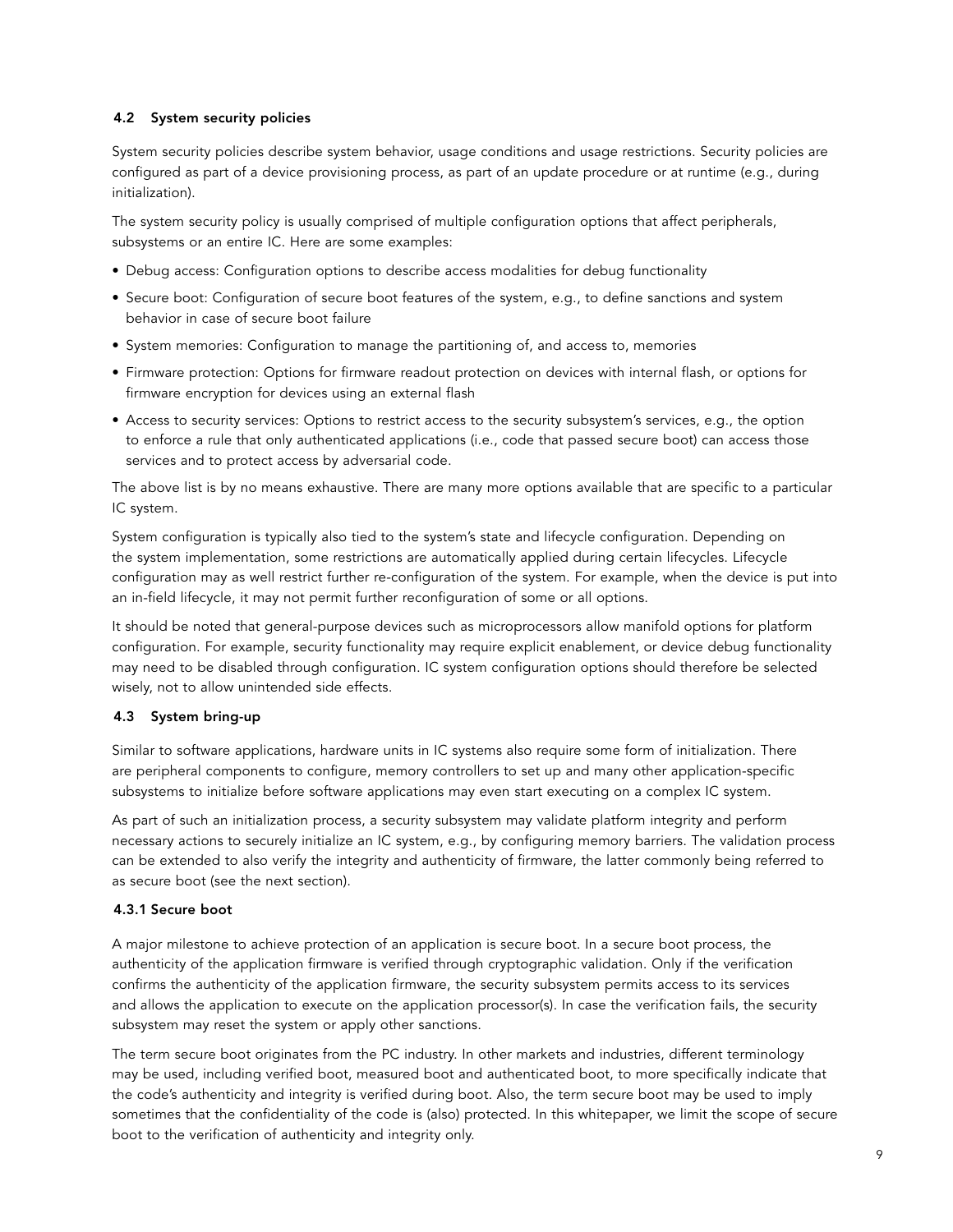## 4.3.1.1 Boot stages

As part of its configuration, secure boot may be set up to verify a (small) subset of the application firmware, e.g., the application bootloader. Further stages of software (e.g., OS and applications) can be verified by applying the secure boot concept during further software initialization to establish a chain of trust, starting from (hardwareassisted) secure boot down to each component of a software stack. Subsequent application of the verification principle is referred to as chain verification.

In chain verification, the software can make use of security services provided by the security subsystem as shown in Figure 4:

- 1) As part of a secure boot verification, the bootloader application is verified
- 2) After successful verification, the application processor is commanded to start execution of the bootloader application, e.g., by releasing the reset signal
- 3) The bootloader makes use of a verification service provided by the security subsystem
- 4) The bootloader hands execution to the firmware, typically by issuing a JUMP instruction to the start address of the firmware in memory



Figure 4: Chain verification process assisted by secure boot and signature verification services

#### 4.3.1.2 Root-of-trust for secure boot

The first boot code, i.e., the first code that starts after power-on reset ("Secure Boot" in Figure 4), is an essential part of the Trusted Code Base (TCB) and acts as root-of-trust (RoT) for the secure boot process and the further system. As such, this code shall be protected against modification, which is typically achieved by storing it in a read-only memory (ROM). Furthermore, this initial boot code shall be kept as simple (small) as possible and be thoroughly reviewed for bugs and vulnerabilities. Such review can be a combination of using automated tools to detect common coding weaknesses and using manual code reviews to identify specific (remaining) weaknesses.

#### 4.3.1.3 Firmware verification options

Several options are available to cryptographically assure the authenticity of (part of) a given firmware image. Common options include signature schemes (e.g., PKCS#1-RSASSA [6], ECDSA or EdDSA) and message authentication schemes (e.g., CMAC<sup>[7]</sup> or HMAC<sup>[8]</sup>).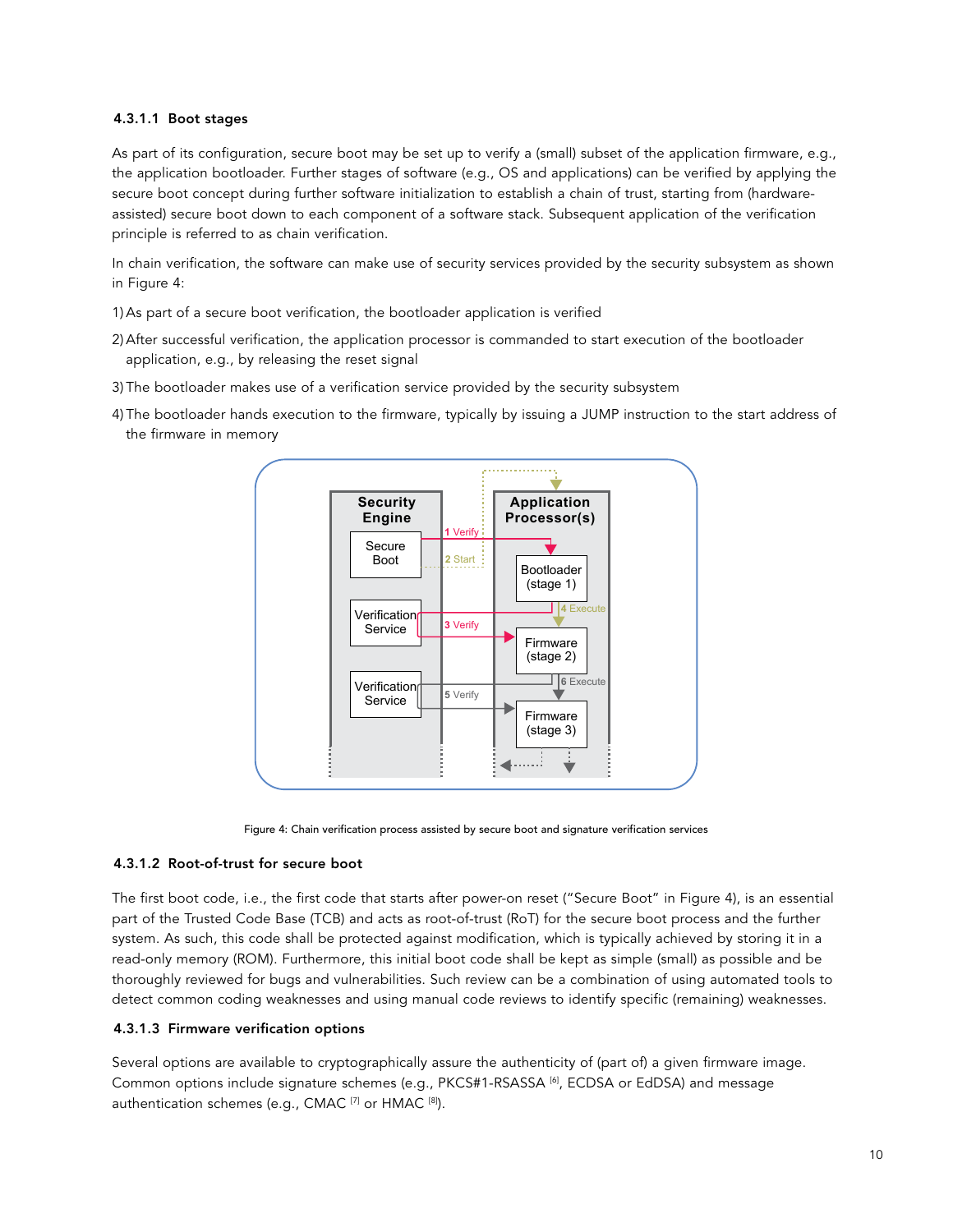Signature schemes are generally the preferred choice in situations where key confidentiality cannot be assured, as signature verification does not involve any secrets (rather, it involves a public key). This may be the case if the production environment cannot be trusted.

Signature schemes are computationally intensive. Therefore, the security subsystem may offer the option to verify the signature only once (during firmware installation) and replace it with a cryptographic hash or MAC tag. This will significantly reduce the latency for secure boot (firmware verification). However, such a shortcut may only be taken if the implementation has means to adequately protect the hash value or the secret key that is used for MAC tag verification. This generally requires a dedicated memory region that is controlled by the security subsystem.

## 4.3.1.4 Sequential boot vs. parallel boot

Secure boot comes in many flavors due to various configuration and implementation options. The most common way to securely initialize a system is verification prior to execution of the application firmware (sequential secure boot).

However, sequential verification may not be the best option for time-critical applications. In such cases, a parallel secure boot mode may be a viable option, which means that execution of the code is being started (executed) while authentication takes place in parallel and that corrective action (e.g., reset of the application core) is taken if the authentication fails. Therefore, the parallel boot option provides a different tradeoff between latency and security, as it allows a shorter time-to-availability for critical functions, while providing a short window of opportunity for an attacker due to the delayed authentication.

On many multiprocessor systems, secure boot options can be distinctively configured for individual application processors, allowing some cores to use sequential boot mode while others use the parallel boot mode.

## 4.3.1.5 Confidentiality protection

Beyond being vital to system integrity, the firmware is a high-value asset that may require confidentiality protection in addition to integrity and authenticity protection.

In devices that store firmware in an on-chip flash area, the firmware is guarded against many non-invasive attacks through readout protection. Conducting invasive attacks is possible; however, the effort and cost of invasive attacks typically exceed the asset's value. For that reason, on-chip firmware readout protection resembles adequate protection in many cases.

When the risk of invasive attacks against on-chip flash is deemed unacceptable, or when external flash is used, the security subsystem may need to provide additional protection mechanisms such as on-the-fly decryption and verification services to protect the integrity of firmware stored in NVM.

## 4.4 Runtime integrity protection

As previously indicated, additional protection mechanisms may be needed to maintain a secure state after boot, i.e., during the execution of the application. Modern security subsystems therefore may feature runtime integrity protection mechanisms such as regular verification of (configurable) memory regions to validate platform integrity or security sensors to monitor the IC.

## 4.4.1 Runtime memory protection

Runtime memory protection is a security service that may be utilized to verify the integrity of application code and data at runtime. Integrity checks are initiated periodically or triggered through events. The service may be utilized to protect code and data from unauthorized modification.

Runtime memory protection may be used to verify the integrity of critical application code or data. Generally, runtime memory protection makes sense for memories whose contents remain unchanged throughout longer periods of time. Examples to which this may apply include operating system code, interrupt vector tables, interrupt handlers or monitoring software.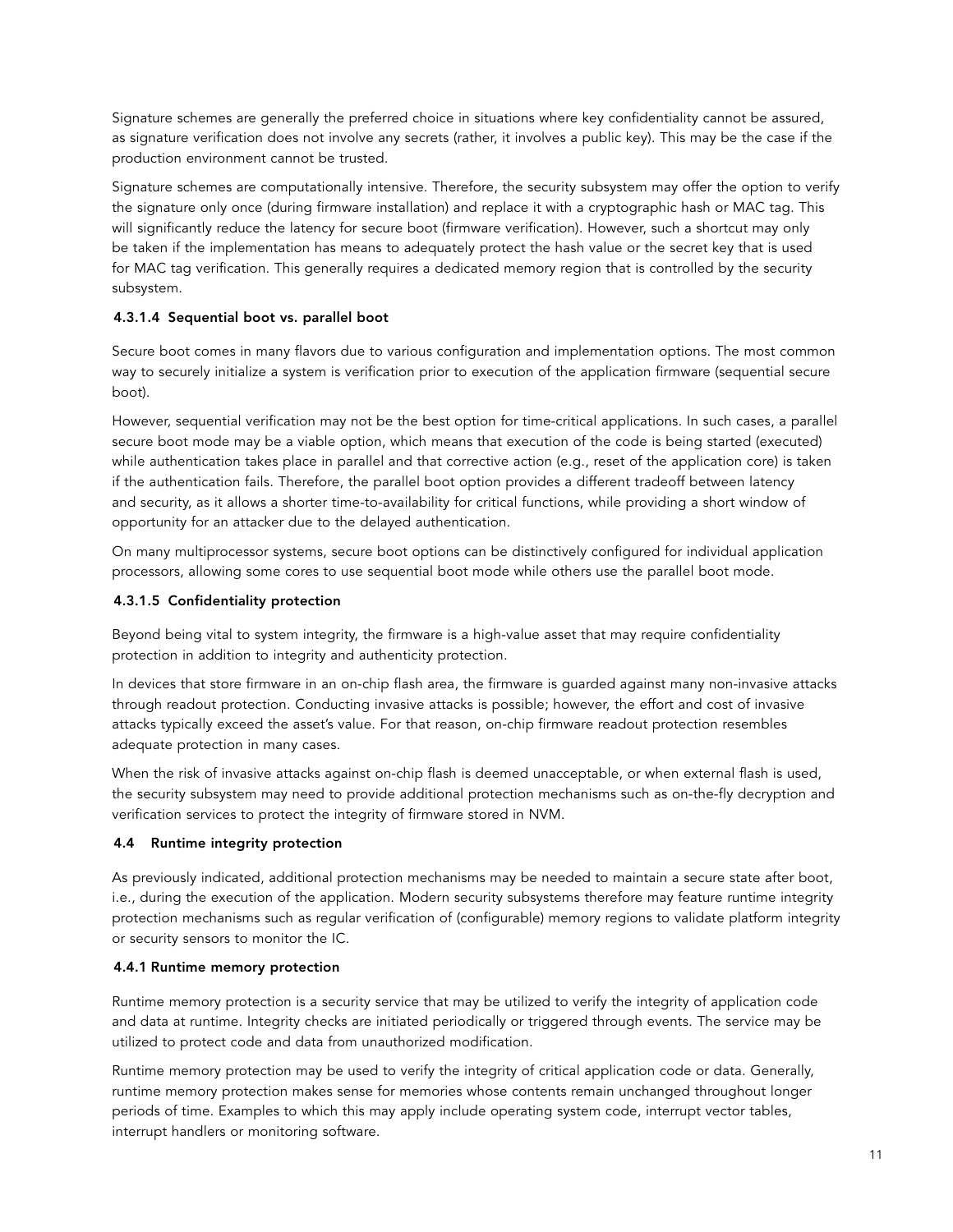## 4.4.2 Security sensors

Security sensors aim at protecting from local adversaries that conduct physical attacks (such as glitching using a laser or EMFI) on the microprocessor or the security subsystem.

To prevent false-positive detection, implementations with security sensors may not directly initiate an action after a single-source sensor event. Instead, sensor events from multiple sources are evaluated and correlated. A single sensor event may, however, result in a temporary sanction (e.g., pause in operations), while a series of correlated events can result in a platform reset.

Sanctions and threshold levels for sensor events can typically be configured as part of the system configuration. In addition, a security subsystem may also be configured to inform the application about sensor events, e.g., through interrupts and/or status registers.

## 4.5 System lifecycle

IC systems employ a concept of lifecycles which reflects the distinct steps of IC production and manufacturing of the device into which the IC is embedded. During IC production, the IC is tested and embedded into its package by the IC manufacturer. Some initial configuration and firmware may be provisioned to the device during IC manufacturing.

When an IC arrives at a system manufacturer, it is in a lifecycle configuration in which it accepts requests for further programming, debugging and configuration. This state is also referred to as an open or virgin mode. Depending on the implementation, the IC may also be pre-provisioned with credentials supplied by the IC manufacturer, e.g., firmware, keys and configuration.



Figure 5: Common device lifecycle

During system manufacturing, the device is programmed and configured to another lifecycle state, which is commonly referred to as the in-field lifecycle. At this stage, the device may be configured (through a security policy; see section 4.2) to accept no further configuration or programming.

The in-field lifecycle may only be left under certain conditions. A transition into another lifecycle from in-field commonly entails erasure of all firmware data, security assets and configuration, setting the device back into the previous open lifecycle, or in a further failure analysis lifecycle. The conditions under which a transition out of the in-field lifecycle is allowed are different among implementations of different semiconductor products and/or may be specified through device configuration.

A transition to a failure analysis state may even render the part useless for further normal use, e.g., by irreversibly disabling some of the functionality needed during normal operation. This limits the possibilities for an attacker to misuse this lifecycle to e.g., reconfigure the device.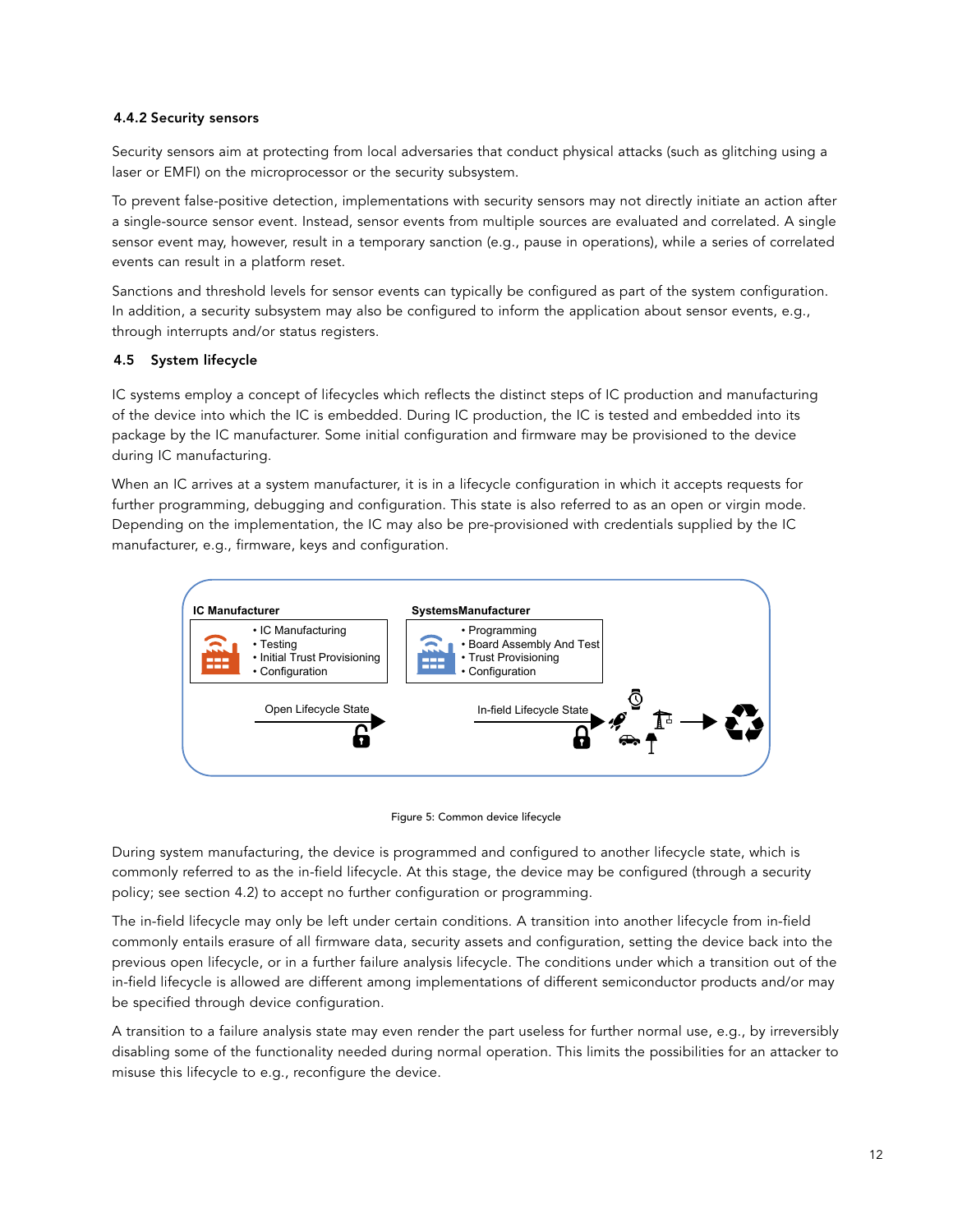## 4.5.1 Lifecycles in automotive products

The E&E architecture of modern vehicles can be comprised of over a hundred distinct electronic control units (ECUs) that various suppliers develop and manufacture. In the automotive industry, various suppliers typically conduct engineering and development activities while the final assembly of the vehicle happens on OEM grounds.

In an automotive production lifecycle, an IC becomes part of a larger vehicle subsystem (ECU) during tier-1 production. After assembly, the ECU is tested, keys are provisioned, and firmware is programmed. Before the ECU leaves the tier-1 production facilities, the IC's lifecycle is advanced into a further lifecycle, enabling the first protection mechanisms to protect Tier-1 firmware and keys.

At the OEM's production line, the device, as part of a larger system (ECU), is deployed into the vehicle and provisioned with further configuration and keys. Before the readily assembled vehicle leaves the OEM production facilities, the IC's lifecycle is once again advanced to a next stage to enable all protection mechanisms of the device.



Figure 6: Device lifecycle in automotive applications

To accommodate such distributed development and manufacturing activities between Tier-1s and OEMs, the lifecycle model for automotive ICs extends the standard lifecycle model by a secondary production lifecycle stage that is tailored to the needs during OEM production and vehicle assembly. In the secondary (OEM production) lifecycle stage, the device allows partial configuration and provisioning of additional assets while protecting the integrity and confidentiality of supplier-owned assets.

## 5 Conclusions

As part of a larger system, a security subsystem provides services to applications, manages and protects cryptographic assets, and provides platform security features including secure boot and security policy enforcement. Security subsystems are a leap step with regards to platform integrity and key management, filling a gap to serve system-level protection needs that cannot be addressed through software solutions or external components. In contrast to conventional security solutions, which are often point-solutions that address the needs of a very specific use case, modern security subsystems set the foundation to enable holistic platform security. Embedded in general purpose processors and microcontrollers, security subsystems are serving security needs of a large variety of different applications and use cases.

During the last decade, such integrated security subsystems have gained increased popularity and have become a mandatory requirement in some markets and applications. The key enabler that led to traction in these markets can be clearly identified, namely standardization of software APIs and hardware functionality. Examples include the AUTOSAR software stack and SHE/Evita specifications in the automotive market, and the mobile phone ecosystem which have partially adopted similar concepts with the recent extensions of API definitions to support hardware-based keystores and reference flows for a hardware-anchored verified boot process.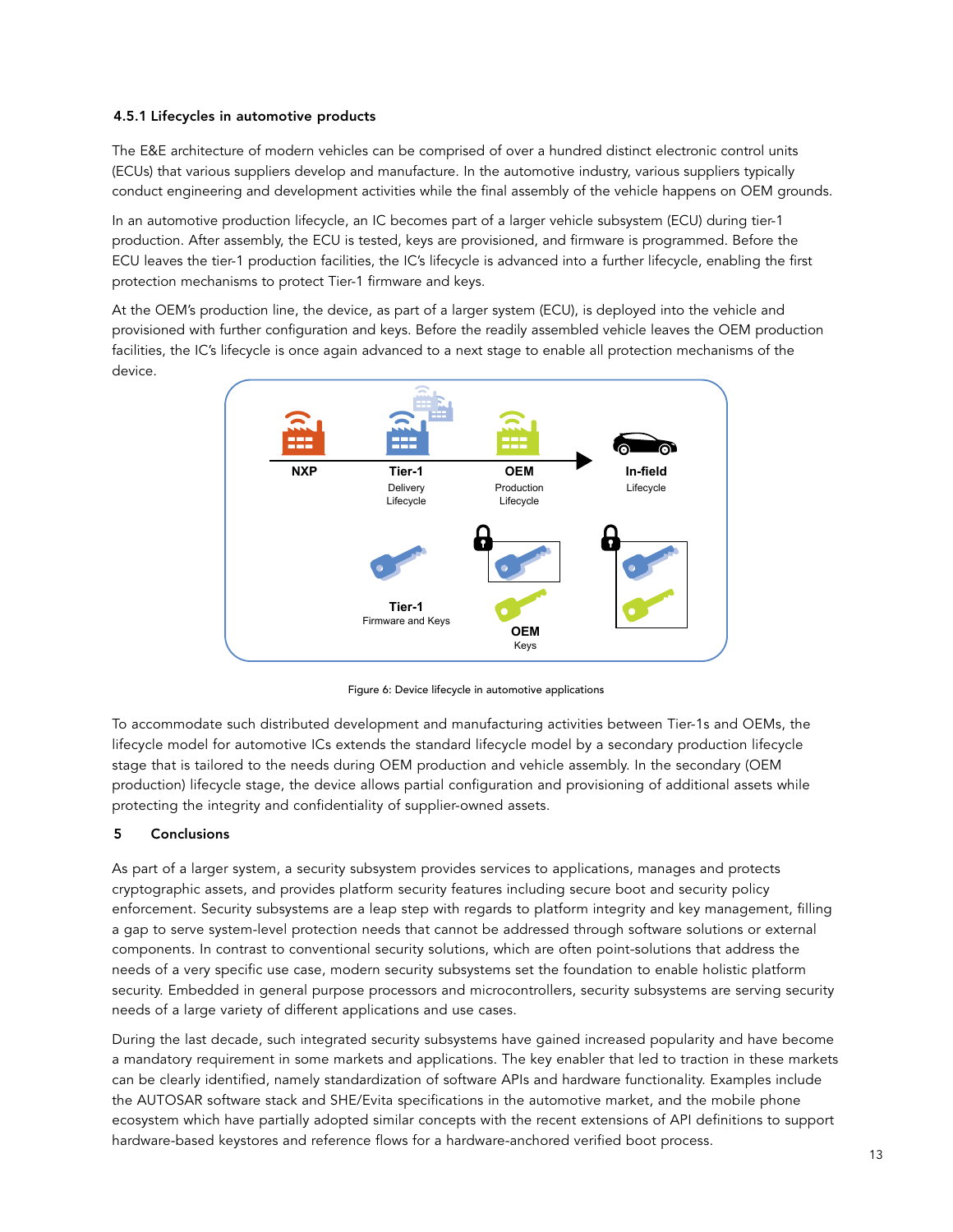What can be seen from above examples, is that standardization is key to adoption of integrated security subsystem concepts. Although standardized solutions are not yet visible in all markets, the requirements for enhanced platform security are clearly visible today. Some promising steps have already been taken, suggesting it is only a matter of time until we see broad and standardized adoption of enhanced platform security concepts.

## 6 Appendix: terms and abbreviations

For the purposes of this paper, the following terms, definitions and abbreviations apply.

## 6.1 Terms and definitions

| <b>Term</b>                                        | <b>Definition</b>                                                                                                                                                                                                                                                                                                                                                                                                                                                                                                                                                                        |
|----------------------------------------------------|------------------------------------------------------------------------------------------------------------------------------------------------------------------------------------------------------------------------------------------------------------------------------------------------------------------------------------------------------------------------------------------------------------------------------------------------------------------------------------------------------------------------------------------------------------------------------------------|
| Asymmetric/<br>symmetric<br>cryptography<br>scheme | In the field of cryptography, there generally exist two classes of cryptographic schemes, namely symmetric and asymmetric<br>schemes. Symmetric schemes make use of a secret key that is shared among all entities that perform operations using the<br>cryptographic scheme. In asymmetric schemes, there generally exists a pair of keys that are called private and public keys.<br>A private key is used to perform signature generation and decryption operations, whereas the public key is used to perform<br>signature verification and encryption operations.                   |
| Cryptographic<br>hash function                     | One-way compression function that maps an arbitrary-length input (e.g., firmware data or a message) to a fixed-length<br>output (the hash value). By definition, a secure cryptographic hash function aims to achieve security objectives preimage<br>resistance and second preimage resistance. In layman's terms, this means that it is practically infeasible to find (construct)<br>another input (firmware) that results in the same output (hash value). Therefore, it is very hard to modify a firmware image<br>without being detected by a mismatch in the (stored) hash value. |
| Digital signature                                  | A digital signature is the result of a signing operation using an asymmetric algorithm. The verifier uses a public key for<br>signature verification and the sender is required to know the corresponding private key in order to generate a valid<br>signature.                                                                                                                                                                                                                                                                                                                         |
| Embedded<br>software                               | Software that is part of the system supplied by the control manufacturer and which is not accessible for modification by the<br>user                                                                                                                                                                                                                                                                                                                                                                                                                                                     |
| Firmware                                           | Program code (software) and data stored in an electronic unit. This could therefore indicate low-level driver code, as well as<br>application code and data that is stored in an embedded system such as a vehicle ECU.                                                                                                                                                                                                                                                                                                                                                                  |
| MAC.                                               | Short for message authentication code, referring to a function, operation or algorithm that implements a one-way,<br>symmetric message authentication function.                                                                                                                                                                                                                                                                                                                                                                                                                          |
| MAC tag                                            | A MAC tag is the result of a MAC operation in which the sender and verifier are using a (symmetric) MAC function with a<br>shared secret key and a message.                                                                                                                                                                                                                                                                                                                                                                                                                              |
| Private key,<br>public key                         | Private and public keys are used in asymmetric schemes. In such schemes, the private key remains with the key owner, the<br>public key is shared with communication partners.                                                                                                                                                                                                                                                                                                                                                                                                            |
| Secret key                                         | A secret key is a confidential key used for symmetric encryption schemes.                                                                                                                                                                                                                                                                                                                                                                                                                                                                                                                |
| Software                                           | Program code                                                                                                                                                                                                                                                                                                                                                                                                                                                                                                                                                                             |

## 6.2 Abbreviations

| <b>Abbreviation</b> | <b>Definition</b>                                                                                                                                                                                                                                                                                                                                                         |
|---------------------|---------------------------------------------------------------------------------------------------------------------------------------------------------------------------------------------------------------------------------------------------------------------------------------------------------------------------------------------------------------------------|
| <b>ECU</b>          | Electronic Control Unit                                                                                                                                                                                                                                                                                                                                                   |
| <b>EVITA</b>        | EVITA was a project co-funded by the European Union within the Seventh Framework Programme for research and<br>technological development. Its objective was to design, verify, and prototype architecture for automotive on-board<br>networks where security-relevant components are protected against tampering, and sensitive data are protected against<br>compromise. |
| <b>HIS</b>          | Herstellerinitiative Software (German for 'OEM software initiative') was an interest group consisting of the car manufacturers<br>Audi, BMW, Daimler AG, Porsche, and Volkswagen [9]. This group created the SHE specification.                                                                                                                                           |
| <b>HSM</b>          | Short for hardware security module. In the automotive context, this is a security unit, which can be a standalone device, or a<br>subsystem that is integrated in a microcontroller as described in this whitepaper. Outside the automotive domain, this term<br>has a different meaning. Please also see section 2.4.                                                    |
| <b>IACS</b>         | Industrial automation and control systems                                                                                                                                                                                                                                                                                                                                 |
| <b>NAD</b>          | Network access device. A device (modem) that connects a system to a larger communication network such as the internet.                                                                                                                                                                                                                                                    |
| RoT                 | The root of trust (RoT) is one or more entities or assumptions beyond the scope of a system that are implicitly trusted, e.g.,<br>mathematical assumptions, but also hardware or software implementations.                                                                                                                                                                |
| <b>SHE</b>          | The secure hardware extension (SHE) is an on-chip extension to any given microcontroller. The SHE specification essentially<br>describes one specific way to implement a security subsystem. The SHE specification was created in 2008 by the HIS<br>workgroup [9]. The SHE specification has been re-published through AUTOSAR in 2019 [1].                              |
| SoC                 | System on Chip; generally referring to a larger IC system, comprised of multiple application cores                                                                                                                                                                                                                                                                        |
| <b>TCB</b>          | The trusted computing base (TCB) of a system is the set of all hardware and software components that are critical to the<br>security of that system. Bugs or vulnerabilities inside the TCB might jeopardize the security properties of the entire system.                                                                                                                |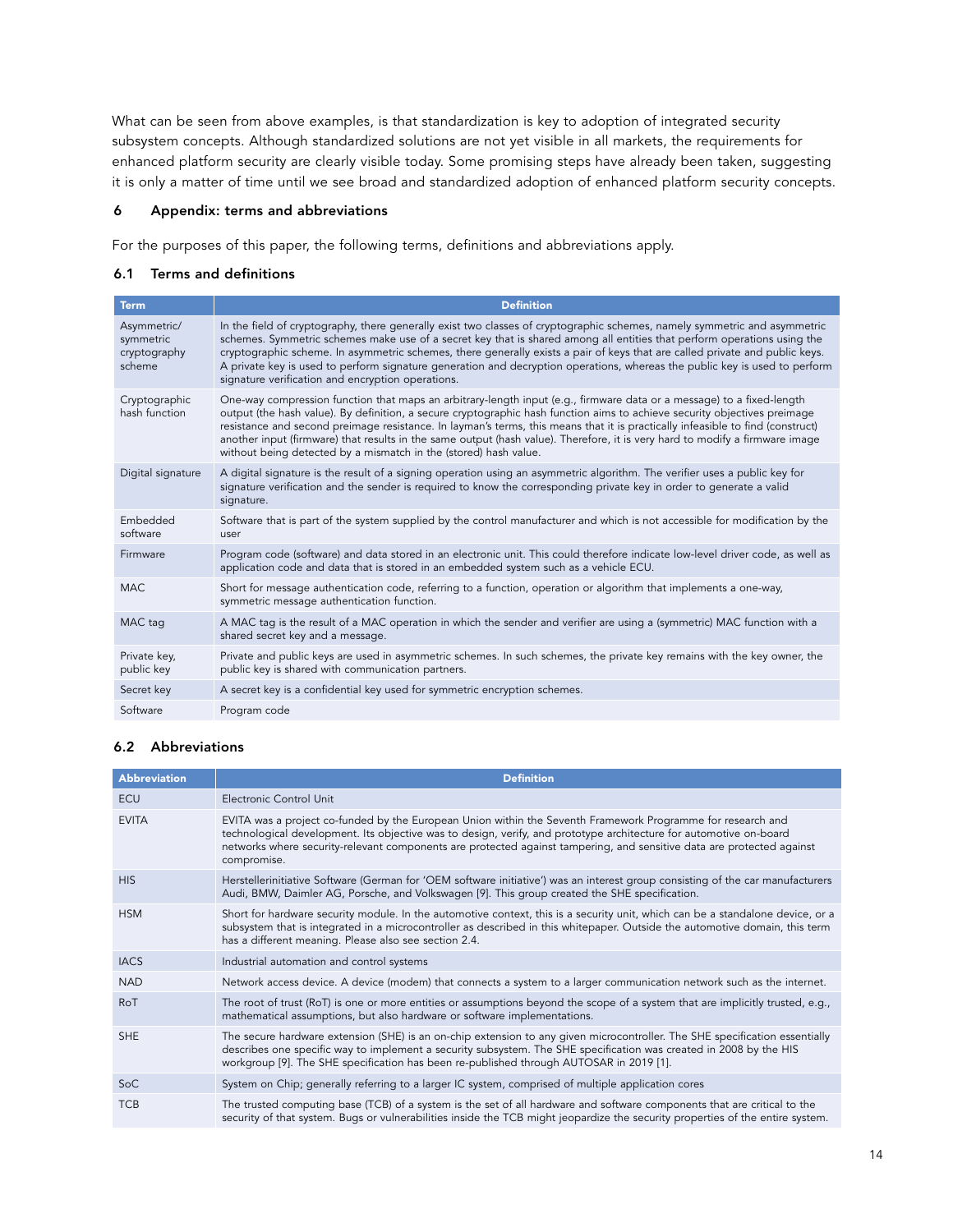#### 6.3 References

- [1] AUTOSAR, "Specification of Secure Hardware Extensions," AUTOSAR (HIS), 2019 (2008).
- [2] "FIPS PUB 140-2 Security Requirements for Cryptographic Modules," NIST, 2001.
- [3] "Requirements for Hardware-Protected Security for Ground Vehicle Applications," SAE, 2020.
- [4] T. Chen, "Guarding Against Physical Attacks The Xbox One Story," in Platform Security Summit, 2019.
- [5] W. Killmann and W. Schindler, "A proposal for: Functionality classes for random number generators," Bundesamt für Sicherheit in der Informationstechnik (BSI), Bonn, 2011.
- [6] M. e. al, "PKCS #1: RSA Cryptography Specifications Version 2.2," IETF, 2016.
- [7] M. Dworkin, "Recommendation for Block Cipher Modes of Operation:," 2005.
- [8] "RFC 2104 HMAC: Keyed-Hasing for Message Authentication," [Online]. Available: https://tools.ietf.org/ html/rfc2104.
- [9] "HIS workgroup homepage, archived by waybackmachine," [Online]. Available: https://web.archive.org/ web/20110824235712/http://portal.automotive-his.de/index.php?option=com\_content&task=view&id=7&It emid=18.